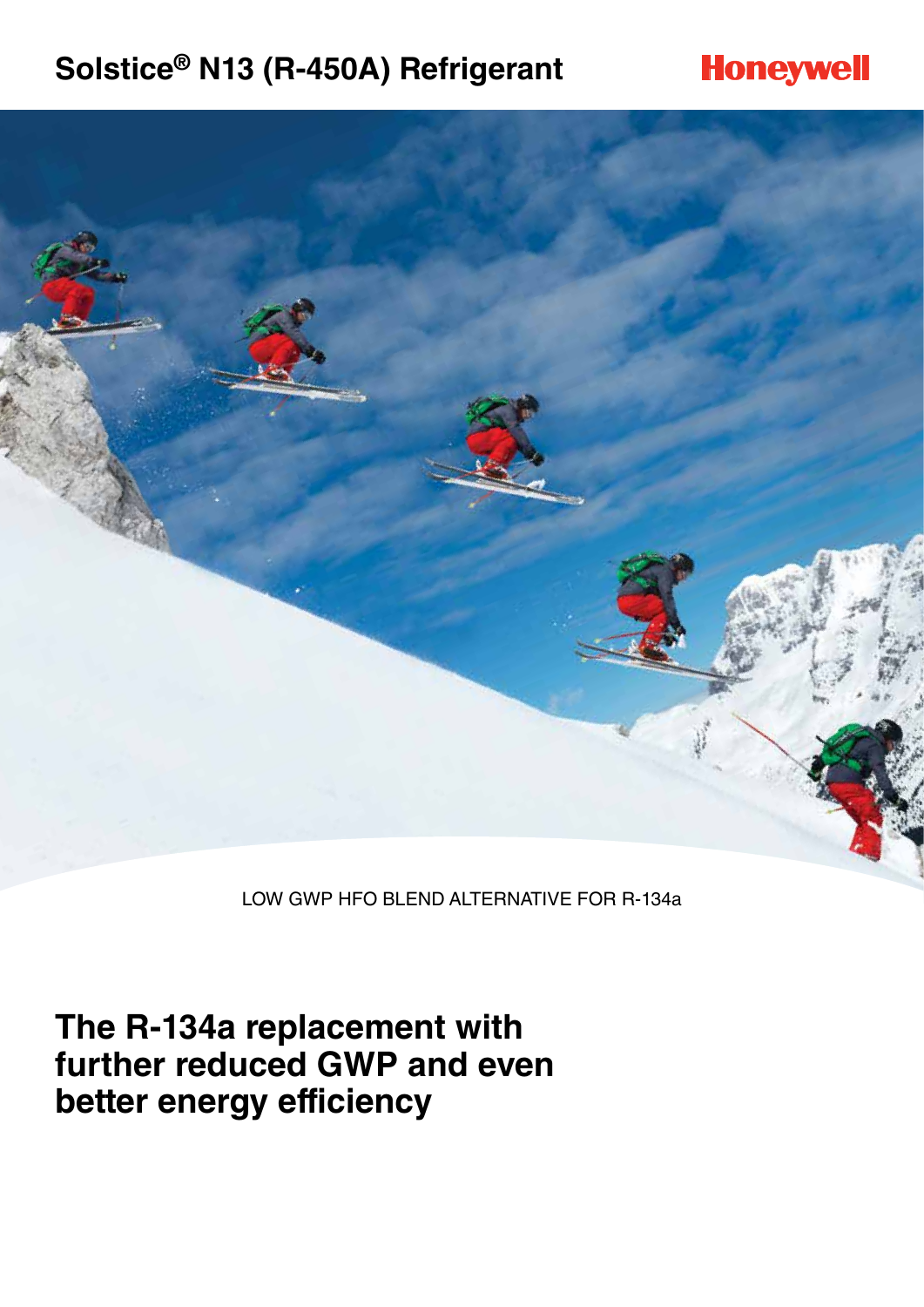# Where Energy Efficiency Meets Environmental Benefits

### **Solstice® N13 (R-450A) is an excellent medium pressure, low GWP, high efficiency and non-flammable refrigerant.**

- Similar system operating characteristics as R-134a  $\rightarrow$  easy to use / apply
- Compressors: lower discharge temperature than R-134a  $\rightarrow$  longer life
- Larger operating map  $\rightarrow$  flexibility to apply
- Higher COP at higher ambient temperatures  $\rightarrow$  energy savings
- When capacity allows, it can be used in existing systems with little/no design change  $\rightarrow$  ease of use
- Maintain A1 Safety Class / Non flammable → ease of use

### **Applications**

As an energy-efficient alternative to R-134a, Solstice N13 can be used in a wide variety of medium temperature systems, including

- Primary stage of  $CO<sub>2</sub>$  cascade systems
- DX medium temperature refrigeration
- Heat pumps
- Air-cooled and water-cooled chillers
- District heating and cooling
- Vending machines and beverage dispensers

#### **Performance**

Supermarket trials held across Europe in countries such as UK, France, Spain, Germany and Italy confirm N13 offers similar performance as 134a, but with 58% lower GWP of only 604.

#### **Safety and Storage**

Honeywell recommends reading the Material Safety Data Sheet (MSDS) before using the product. Solstice N13 (R-450A) has similar storage and handling requirements to R-134a in bulk and cylinder, since according to the compressed gas classification it is nonflammable.

### **Independent Studies (many studies completed)**

In laboratory and supermarket trials conducted in various European countries, Solstice N13 demonstrated >3% lower energy consumption in mediumtemperature applications as compared to R-134a in the same ambient temperature and humidity conditions. the tests were conducted by Tewis, one of the leading energy consulting firms with operations in five countries on three continents.



#### **Physical properties**

| Solstice <sup>®</sup> N13 (R-450A)    |                              |  |
|---------------------------------------|------------------------------|--|
| Class/Type                            | Zeotropic blend              |  |
| Formula                               | 42%/58%<br>(R-134a/R-1234ze) |  |
| Kind                                  | <b>HFC / HFO</b>             |  |
| Appearance                            | Colourless                   |  |
| ODP (ODP-R11=1)                       | O                            |  |
| GWP rev<br>3rd/4th/5th IPCC           | 546 / 604 / 547              |  |
| ASHRAF Std 34<br><b>Safety Class</b>  | A <sub>1</sub>               |  |
| $ATEL/ODL$ (kg/m <sup>3</sup> )       | 0.330                        |  |
| Practical limit kg/<br>m <sup>3</sup> | 0 320                        |  |
| $LFL$ (% vol)                         | Non flammable                |  |
| <b>REACH</b>                          | Registered                   |  |

### **Thermodynamic Performance**

- Offers a 58% reduction of GWP.
- Shows 87% theoretical capacity with similar efficiency (100%) with regard to R-134a. In field tests in different systems, reported capacity by end users in air-conditioning and refrigeration it is between 97% and the theoretical value.
- Small glide (0.4°C) can be easily addressed during system design. Can be used in flooded systems.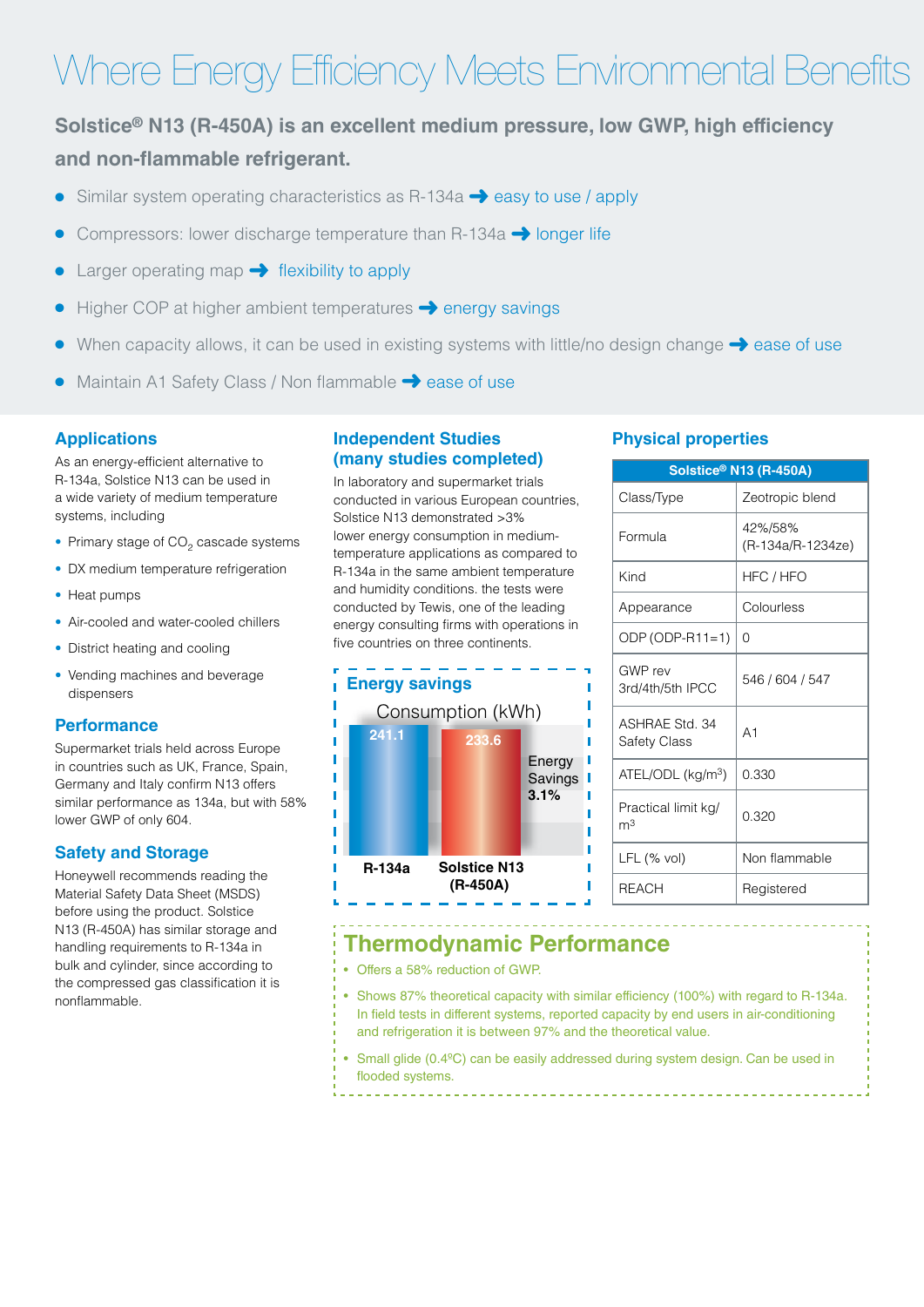#### **Materials compatibility**

Honeywell does not recommend the use of chlorinated solvents to clean refrigeration systems or components.

#### **Desiccants**

Desiccant driers compatible with Solstice® N13 are commercially available.

Individual drier manufacturers should be contacted for specific recommendations.

#### **Lubricants**

POE (polyol ester) oil is recommended for use with R-450A.

Compressor manufacturers typically qualify specific lubricants for use with their products. Users should check with the equipment manufacturer for the recommended lubricants for their system.

#### Plastics and elastomers

Solstice N13 is compatible with most common materials. Since there are many different grades and formulations of these materials, we recommend that compatibility testing be performed on the specific grade of materials under consideration and at the conditions of use when designing new systems. Customers should consult the manufacturer or conduct further independent testing.

#### **Package Sizes**

Solstice N13 is available in 950 kg vertical rolldrum and ISO bulk. For other packing sizes please contact Honeywell distribution network.

#### **Leaks and leak detection**

If a large release of Solstice N13 vapour occurs, the same measures as with R-134a need to be taken. Hand-held leak detectors can be used for pinpointing leaks. For monitoring an entire room on a continual basis, leak monitors are available. Leak detection is important for protection of those in proximity of the system, refrigerant conservation, equipment protection and performance, and reduction of emissions. Customers should consult the equipment manufacturer for appropriate detectors.





#### **Pressure and temperature**

| P(1) | $LT$ °C $(2)$ | VT °C (3) |
|------|---------------|-----------|
| 100  | $-23.7$       | $-23.0$   |
| 200  | $-7.0$        | $-6.3$    |
| 300  | 4.1           | 4.7       |
| 400  | 12.6          | 13.2      |
| 500  | 19.6          | 20.2      |
| 600  | 25.6          | 26.2      |
| 700  | 30.9          | 31.5      |
| 800  | 35.6          | 36.2      |
| 900  | 39.9          | 40.6      |
| 1000 | 43.9          | 44.5      |
| 1100 | 47.6          | 48.2      |
| 1200 | 51.0          | 51.7      |
| 1300 | 54.3          | 54.9      |
| 1400 | 57.3          | 57.9      |
| 1500 | 60.2          | 60.8      |
| 1600 | 63.0          | 63.6      |
| 1700 | 65.6          | 66.2      |
| 1800 | 68.1          | 68.7      |
| 1900 | 70.5          | 71.1      |
| 2000 | 72.9          | 73.4      |
| 2100 | 75.1          | 75.6      |
| 2200 | 77.2          | 77.8      |
| 2300 | 79.3          | 79.8      |
| 2400 | 81.3          | 81.8      |
| 2500 | 83.3          | 83.7      |
| 2600 | 85.2          | 85.6      |
| 2700 | 87.0          | 87.4      |
| 2800 | 88.8          | 89.2      |
| 2900 | 90.5          | 90.9      |
| 3000 | 92.2          | 92.6      |
| 3100 | 93.8          | 94.2      |
| 3200 | 95.4          | 95.7      |
| 3300 | 96.9          | 97.3      |
| 3400 | 98.5          | 98.7      |
| 3500 | 99.9          | 100.2     |
| 3600 | 101.4         | 101.6     |
| 3700 | 102.8         | 102.9     |
| 3800 | 104.1         | 104.2     |

(1) Pressure (absolute) kPa

(2) Liquid (bubble) Temperature ºC

(3) Vapor (dew) Temperature ºC

"Our aim was to successfully trial the new HFO blend N13 in a flagship store and to prove it's operational and energy saving credentials. The results speak for themselves."

**Jean-Michel Deroo, Groupe Auchan**